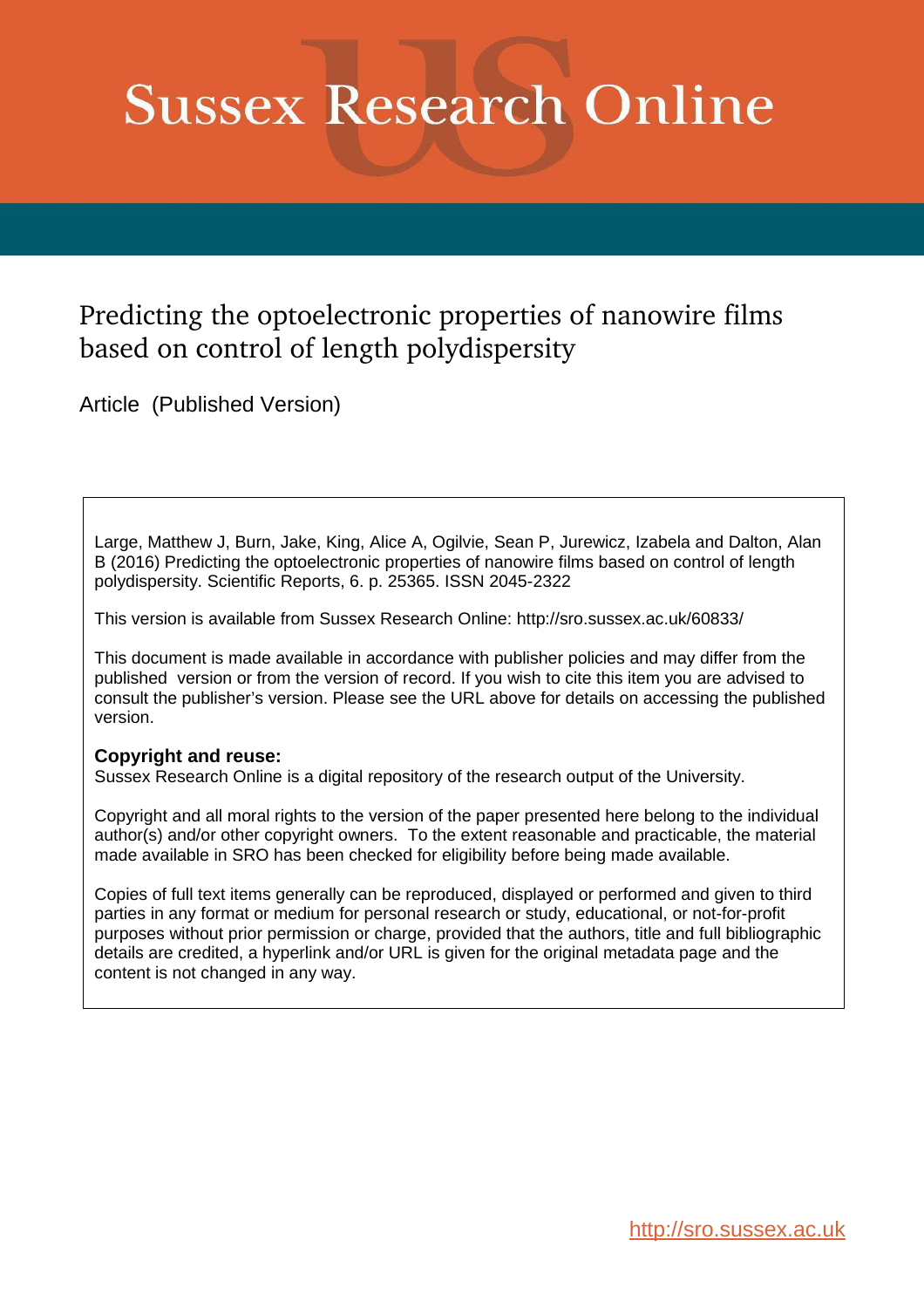# SCIENTIFIC REPERTS

Received: 14 February 2016 Accepted: 15 April 2016 Published: 09 May 2016

## **predicting the optoelectronic opeN**properties of nanowire films based **on control of length polydispersity**

<span id="page-1-0"></span>**Matthew J. Large<sup>1</sup> , Jake Burn<sup>1</sup> , Alice A. King<sup>1</sup> , sean p. ogilvie<sup>1</sup>,<sup>2</sup> , Izabela Jurewicz<sup>1</sup> & Alan B. Dalton<sup>1</sup>,<sup>2</sup>**

We demonstrate that the optoelectronic properties of percolating thin films of silver nanowires **(AgNWs) are predominantly dependent upon the length distribution of the constituent AgNWs. A generalized expression is derived to describe the dependence of both sheet resistance and optical transmission on this distribution. We experimentally validate the relationship using ultrasonication to controllably vary the length distribution. These results have major implications where nanowire-based**  films are a desirable material for transparent conductor applications; in particular when application**speciic performance criteria must be met. It is of particular interest to have a simple method to generalize the properties of bulk ilms from an understanding of the base material, as this will speed up**  the optimisation process. It is anticipated that these results may aid in the adoption of nanowire films in **industry, for applications such as touch sensors or photovoltaic electrode structures.**

Indium Tin Oxide (ITO) is a widely used transparent conductive oxide with applications as a transparent electrode material in the vast majority of electronic devices available today. Since the irst widespread adoption of touch-screen devices shortly ater the turn of the millennium, the price of bulk Indium has increased signiicantly. Supply uncertainty has also applied pressure to the ITO industry, leading to investigation of alternative materials over the last decade or so. Furthermore, looking toward next generation devices which are anticipated to be curved or lexible, ITO is deemed to be unsuitable due to its brittle crystalline structure and high deposition temperature.

Alternative materials investigated as ITO replacements have included graphene, carbon nanotubes, metal mesh and random metal nanowire films. Of these, silver nanowire (AgNW) films have emerged as the strongest competitor, due to transmittances and conductivities which can match and readily exceed those of ITO.

The rapid adoption of nanowire films in transparent conductor applications requires a robust method for designing materials capable of meeting application-specific performance requirements. These requirements typically include high transmittance and low sheet resistance. Also of importance to displays and sensor applications is low haze (the ratio of difuse to specular transmittance). Higher haze is a useful feature in photovoltaic applications, where this improves coupling and trapping of light inside the device, leading to increases in device efficiency.

Typically a mathematical expression relating film transmittance T and sheet resistance  $\mathrm R_\mathrm S$  (termed a T-R expression) is used to gauge the relative performance of the transparent electrode. Two established forms for this relation exist at present; the first describes continuous bulk films<sup>[1](#page-5-0)</sup>, and the second describes percolating nanos-tructured materials<sup>[2](#page-5-1)</sup>;

$$
T = \left[1 + \frac{1}{\Pi} \left(\frac{Z_0}{R_S}\right)^{\frac{1}{1+n}}\right]^{-2}
$$
\n(1)

where  $Z_0$  is the impedance of free space ( $Z_0=377\ \Omega$ ); n is a percolative exponent describing the power law relation between  $R_S$  and the film thickness;  $\Pi$  is a percolative figure of merit, where higher values couple low values of  $R<sub>S</sub>$  to high values of T.

<sup>1</sup>University of Surrey, Department of Physics, Guildford, GU2 7XH, United Kingdom. <sup>2</sup>University of Sussex, Department of Physics, Brighton, BN1 9RH, United Kingdom. Correspondence and requests for materials should be addressed to M.J.L. (email: [m.large@surrey.ac.uk](mailto:m.large@surrey.ac.uk)) or A.B.D. (email: [a.b.dalton@sussex.ac.uk](mailto:a.b.dalton@sussex.ac.uk))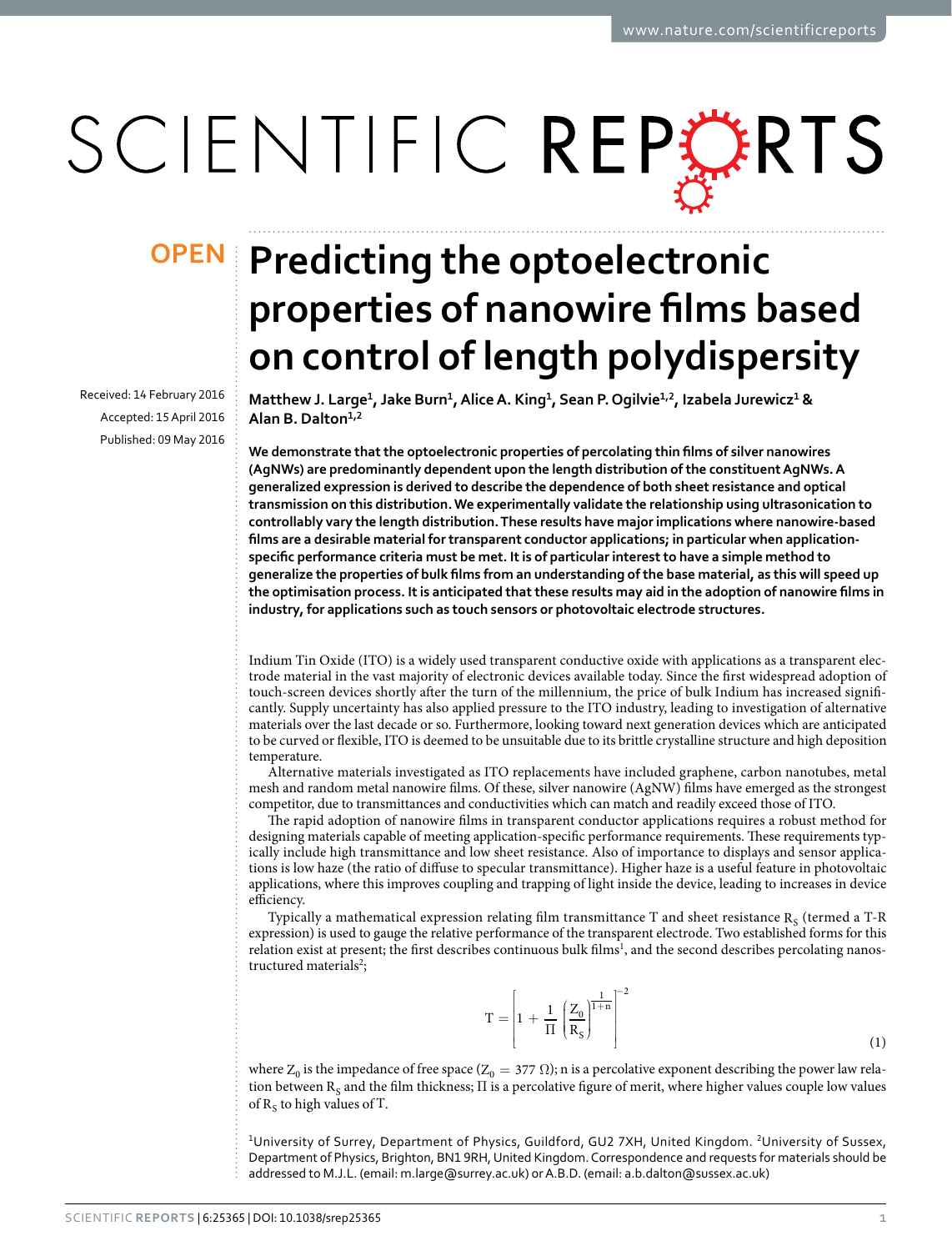

<span id="page-2-0"></span>**Figure 1.** (**A**) Shows how the measured length statistics (1) (mean length) and  $\sigma$  (standard deviation) vary with sonication time. A Fisherbrand FB15051 bath sonicator with nominal 320 W peak output in swept-frequency mode was used. The inset illustrates the approximate relationship between (l) and σ. (**B**) Shows a typical length distribution measured from AFM data (a characteristic image is shown in the inset; four diferent ields are used to compile the histogram data for each sample. The scale bar is  $30 \mu m$ ). The fitted distribution function is lognormal, with parameters  $\mu = 2.14 \pm 0.01 \,\mu$ m and s = 0.37  $\pm$  0.01  $\mu$ m which correspond to a mean length of  $\langle l \rangle = 9.2 \pm 0.1 \,\mu$ m and standard deviation of  $\sigma = 3.5 \pm 0.2 \,\mu$ m (fitted parameter variances are evaluated using a delete-1 jackknife resampling method<sup>[17](#page-5-6)</sup>).

Prior work presented in the literature has recognised a qualitative relationship between the mean length of silver nanowires and their T-R performance<sup>3-7</sup>.

Ultrasonication has been demonstrated as a technique capable of manipulating the length distribution of high aspect ratio nanoparticles<sup>[8](#page-5-3),[9](#page-5-4)</sup>. The application of high pressure amplitude acoustic waves to a nanoparticle dispersion induces the formation and growth of cavitation bubbles. These bubbles can be stable, oscillating in phase with the driving acoustic field, or collapse chaotically generating large local temperature increases and local fluid flow rates. It is the latter behavior, known as inertial cavitation, which leads to the process of ultrasonic scission of rod-like nanoparticles<sup>[9](#page-5-4)</sup>.

#### **Results**

[Figure 1\(A\)](#page-1-0) illustrates the capability of ultrasonication to modify the length distribution of silver nanowires in solution by control of the sonication time. As-received silver nanowire material from a commercial supplier was diluted in IPA to a concentration suitable for spray deposition prior to treatment in a room temperature ultrasonic bath. The initial nanowire population has a diameter of  $d = 30 \pm 4$  nm (measured by TEM), a mean length of  $\langle l \rangle$  = 10.4 μm and a length standard deviation of  $\sigma$  = 5.5 μm (measured by AFM, see [Fig. 1\(B\)](#page-1-0) for a characteristic measurement). The inset to Fig.  $1(A)$  shows that an approximate relationship is maintained between the standard deviation and mean length.

It has long been understood that the performance of nanowire ilms as transparent conductors is linked to the length of the nanowires used<sup>3-7</sup>. We develop a modification to the theory given by De et al.<sup>[2](#page-5-1)</sup>, described in detail in the Supplementary Information, which clarifies the link between nanowire length statistics and the resulting electro-optical film performance.

From continuum percolation theory we have a percolative scaling relation for film conductivity 1/R<sub>S</sub> that depends on the nanowire density measured by the filling factor  $\eta_{\textrm{s}}^{}$ 

$$
\frac{1}{R_S} = \frac{1}{M'} (\eta_s - \eta_{s,c})^m
$$
 (2)

where  $R_S$  is the sheet resistance; M' is a material constant; m is the percolative exponent of conductivity (which has a nominally universal value of  $m = 1.30$  in two dimensions). The filling factor is defined as the total squared length of rods per unit area of the substrate. This measure is convenient since the percolation threshold density,  $\eta_{\rm s,c} = 5.6372...^{10}$  $\eta_{\rm s,c} = 5.6372...^{10}$  $\eta_{\rm s,c} = 5.6372...^{10}$ , is expected to be universal for all rod-like objects and independent of their length distribution. We can relate  $\eta_s$  to the area fraction  $\phi_s$  (the total projected area of objects per unit area of the substrate) by  $\phi_s = \eta_s \ d\langle l \rangle / \langle l^2 \rangle$ , and by inversion of equation (2) relate the area fraction to the sheet resistance;

$$
\phi_s = \frac{d\langle l \rangle}{\langle l^2 \rangle} \left[ \left( \frac{M'}{R_S} \right)^{\frac{1}{m}} + \eta_{s,c} \right]
$$
\n(3)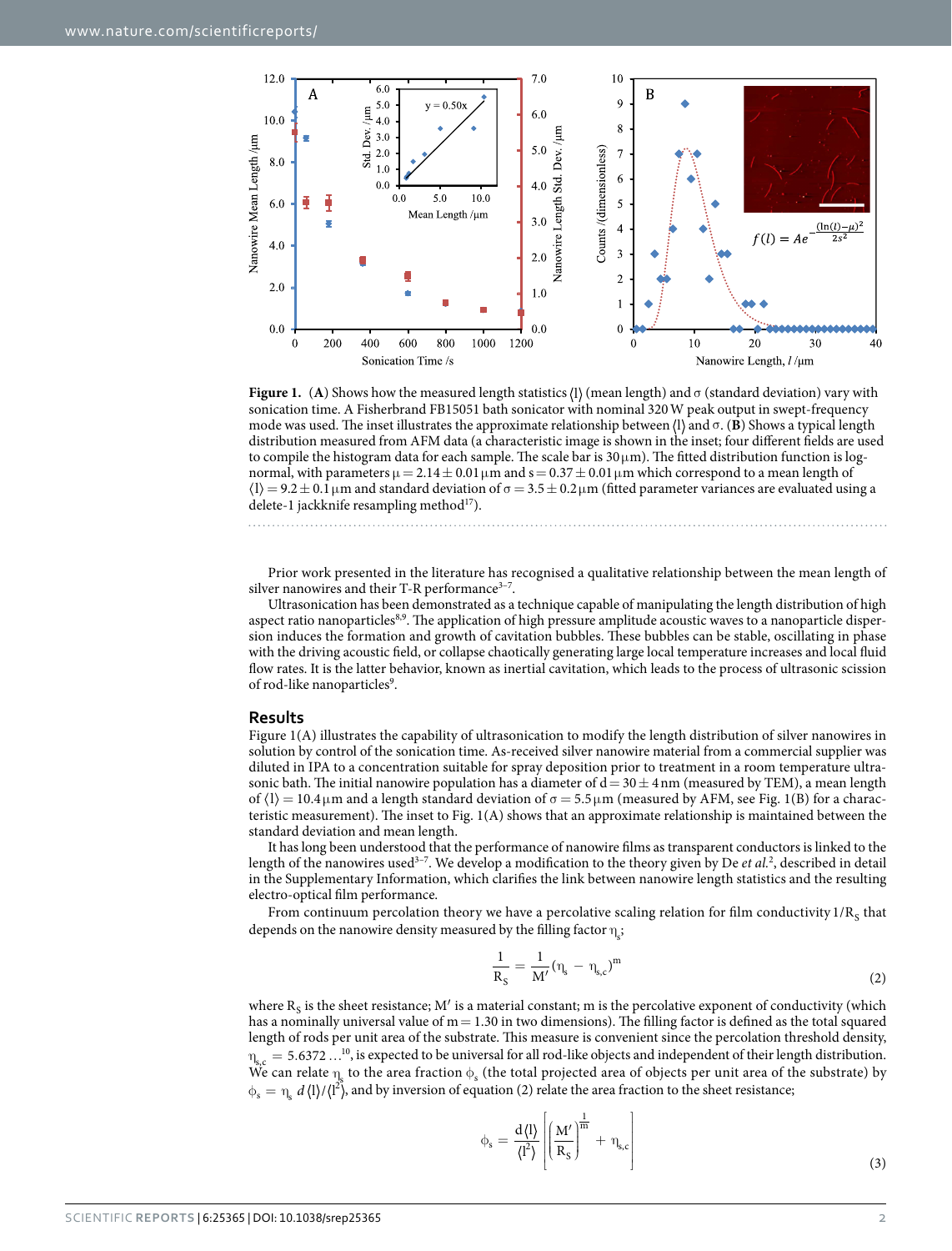



<span id="page-3-0"></span>**Figure 2.** (A) shows typical sheet resistance and transmittance data for a film prepared using unsonicated nanowire material. he critical transmittance is calculated to be 99.1%. Equation (5) is itted to the data, giving fitted values of  $\Pi' = 960$ , and  $m = 1.33 \pm 0.04$ ; the inset shows the same data on a log-log plot of R<sub>S</sub> against  $\log_{10} T / \log_{10} T_C = 1$  (which corresponds to  $\eta_s / \eta_{s,c} = 1$ ). (**B**) shows a phase-contrast AFM image of a representative silver nanowire network with T(550 nm) = 98.6% and  $R_S \approx 10$  k $\Omega/\square$ , the scale bar is  $10\,\mu$ m.

We adopt a semi-empirical model of the ilm transmission in the form of the Beer-Lambert law, and deduce that;

$$
T = 10^{-Q_{\rm ext}\phi_{\rm s}}\tag{4}
$$

where T is the film transmittance and  $Q_{ext} = \sigma_{ext}/d$  is the dimensionless extinction efficiency of the nanowires ( $\sigma_{ext}$  is the extinction cross-section per unit length). Substitution of equation (3) into equation (4) gives a new T-R expression;

$$
T = 10^{-Q_{\text{ext}} \frac{d\langle l \rangle}{\langle l^2 \rangle} \left| \left( \frac{M'}{R_S} \right)^{\frac{1}{m}} + \eta_{sc} \right| \tag{5}
$$

By considering the limit as  $R_S \to \infty$  we discover a 'critical transmittance' term, representing an upper bound on the transmittance of a conducting film;

$$
T_C = 10^{-Q_{ext} \frac{d\langle l \rangle}{\langle l^2 \rangle} \eta_{s,c}}
$$
(6)

By considering the complementary limit, where R<sub>S</sub> is small such that  $(M'/R_s)^{1/m} \gg \eta_{s,c}$ , and comparing the first order expansion of equation (5) to that of equation (1), we arrive at a percolative figure of merit comparable to that derived by De et  $al.2$  $al.2$  (see Supplementary Information for details);

$$
\Pi' = \frac{2\left(\frac{Z_0}{M'}\right)^{\frac{1}{m}} \langle l^2 \rangle}{\ln(10) Q_{\text{ext}} d \langle l \rangle} \tag{7}
$$

From equation (7) we expect ilm performance to decrease with decreasing nanowire length (since the term  $\langle$ <sup>12</sup> $\rangle$ / $\langle$ 1 $\rangle$  scales with the mean length). We would also expect that larger diameter nanowires should not perform as well for a given length distribution (bearing in mind that the extinction efficiency  $Q_{ext}$  is monotonic with, but not linear in, the nanowire diameter).

In order to conirm the predicted efect of length distribution on the performance of nanowire ilms, sonicated material is spray deposited onto glass substrates, with transmittance and sheet resistance values collected between sequential spray passes. [Fig. 2\(A\)](#page-2-0) shows a typical T-R data series for unsonicated nanowire material. Equation (5) has been fitted to the data with m and M' as the only free parameters; the AFM length distribution measurements of [Fig. 1](#page-1-0) are used in the calculations, along with  $Q_{ext} = 29.6\%$  (calculated using Lumerical FDTD<sup>[11](#page-5-7)</sup> for nanowires of 30 nm diameter).

By introducing the length statistic  $\langle l^2 \rangle / \langle l \rangle$  as a third fitting parameter it is possible to identify an aspect of the nanowire length distribution given the T-R data alone (provided the nanowire diameter, and therefore extinction properties, are known). Figure  $3(A)$  shows the fitted value of the critical transmittance for nanowire material sonicated for increasing durations, where each data point is an average over three samples. [Fig. 3\(B\)](#page-3-0) plots the itted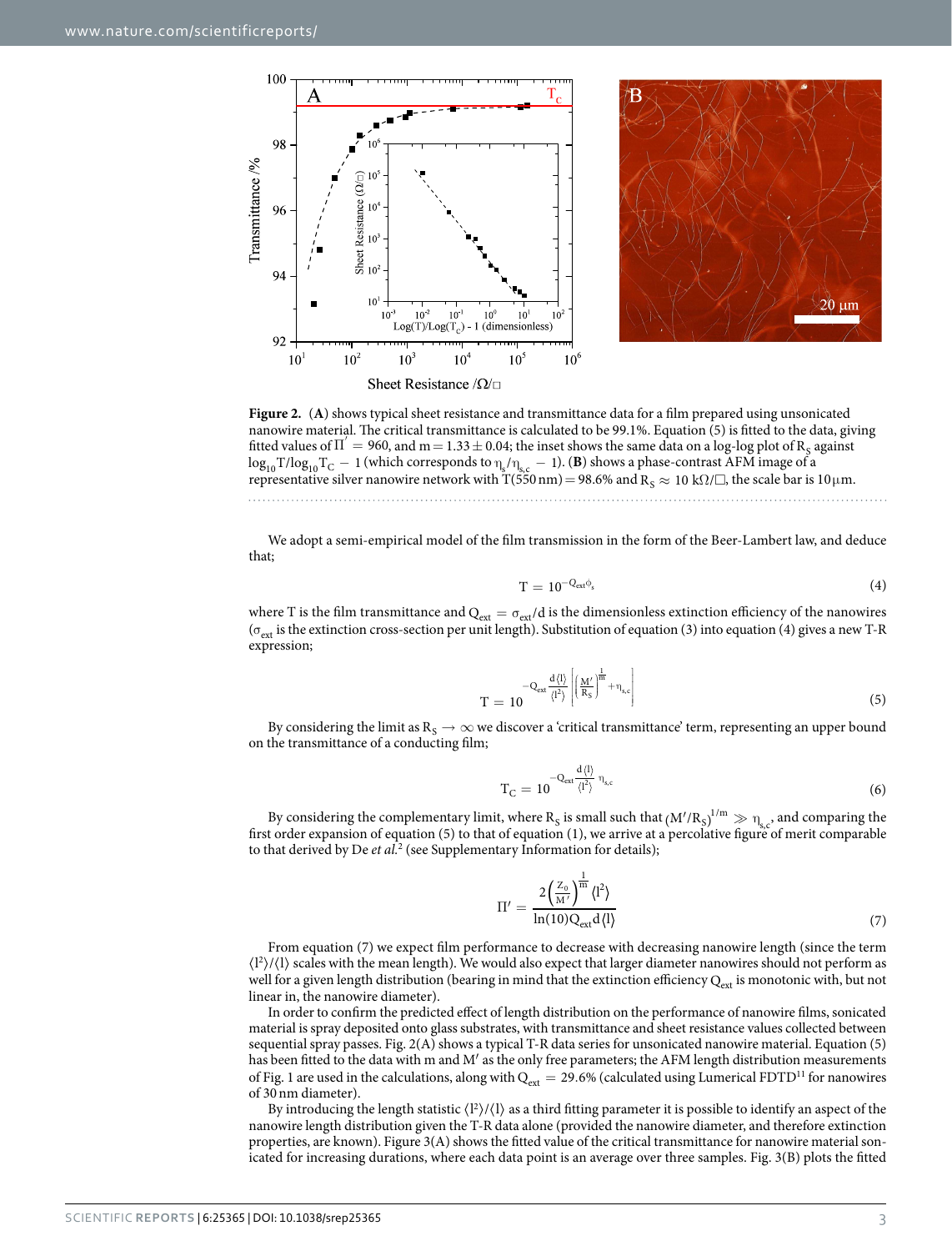

**Figure 3.** (A) Plot of  $T_c$  against sonication time for films formed of sonicated material (the average of three samples is shown). The data are derived by fitting equation (5) to T-R data using the variables M', m and (1)<sup>2</sup>/(1 as fitting parameters. (B) Plot of the fitted parameter  $\langle 1 \rangle^2 / \langle 1 \rangle$  against sonication time. The AFM values are derived from the data presented in [Fig. 1\(A\)](#page-1-0). The fit to the T-R data results is defined by  $f(t) = A \exp(-\alpha t) + c$ , where  $A = 11.2 \mu m$ ,  $\alpha = 0.0040 s^{-1}$  and  $c = 0.85 \mu m$ , over the 0 to 1200 s range.

value of the length distribution parameter,  $\langle l^2 \rangle / \langle l \rangle$ ; for comparison the values of  $\langle l^2 \rangle / \langle l \rangle$  calculated from the AFM measurements of [Fig. 1\(A\)](#page-1-0) are shown.

Agreement between the T-R itted values and the AFM measurements is extremely good. We can suggest that the macroscopic behaviour of transparent conductive films formed from nanowires has a robust dependence on the length distribution of those nanowires, and that manipulation of the nanowire length distribution can be achieved through the use of ultrasonication. We can also infer that the described T-R model correctly captures the efect of variation in the length distribution on the critical transmittance.

<span id="page-4-0"></span>The trend fitted to the data in [Fig. 3\(B\)](#page-3-0) indicates that there exists a limiting value of  $\langle 1^2 \rangle / \langle 1 \rangle$  obtainable using this ultrasonic scission process. This is consistent with the mechanism suggested by Huang<sup>[8](#page-5-3)</sup>, whereby the limiting length  $L_{\text{lim}}$  of nanorods with diameter d is related to the solvent viscosity  $\eta_{\text{sol}}$ , cavitation bubble radius  $R_i$  and wall collapse rate  $\dot{R}_i$  and the tensile strength of the material of interest  $\sigma^*$  by;

$$
L_{\lim} = \sqrt{\frac{d^2 \sigma^*}{2\eta_{sol}\left(\frac{\dot{R}_i}{R_i}\right)}}
$$
\n(8)

Utilising the approximate cavitation parameters ( $\dot{R}_i/R_i \approx 10^8 s^{-1}$  $\dot{R}_i/R_i \approx 10^8 s^{-1}$  $\dot{R}_i/R_i \approx 10^8 s^{-1}$ )<sup>8</sup> and the nominal viscosity of our dispersing solvent (IPA) at room temperature ( $\eta_{\text{IPA}} \approx 0.002 \text{ Pa} \cdot \text{s}^{12}$  $\eta_{\text{IPA}} \approx 0.002 \text{ Pa} \cdot \text{s}^{12}$  $\eta_{\text{IPA}} \approx 0.002 \text{ Pa} \cdot \text{s}^{12}$ ), and assuming that the length distribution parameters are related as in the inset in [Fig. 1\(A\)](#page-1-0) (so that  $\langle 1 \rangle^2 / \langle 1 \rangle \approx 1.25 \langle 1 \rangle$ ), we anticipate that  $\lim_{t \to \infty} \langle 1^2 \rangle / \langle 1 \rangle \approx 0.8 \mu m$  in excellent agreement with the fitted value of  $0.85 \mu m$  from [Fig. 3.](#page-3-0)

[Figure 4](#page-4-0) qualitatively illustrates the ability of solution-phase ultrasonication to tailor the electro-optical properties of deposited nanowire ilms. [Figure 4\(A\)](#page-4-0) shows a photograph of a ilm utilizing unsonicated nanowires with mean length  $\langle l \rangle = 12.4 \,\mu$ m, and  $\langle B \rangle$  shows a comparable film produced using sonicated nanowires with mean length  $\langle l \rangle = 1.54 \mu m$ . Films (A) and (B) have the same sheet resistance (60  $\Omega/\square$ ), but film (A) has a significantly higher transmittance and lower haze than (B). Both of these points are illustrated by the pixel intensity profile in [Fig. 4\(C\).](#page-4-0) As can be seen, the contrast between light and dark areas of the image is reduced for the film of [Fig. 4\(B\),](#page-4-0) indicating higher haze. Also, the average pixel intensity for the film (B) profile is 6% lower than that for film (A).

his type of control may prove useful in situations where optimization of multiple parameters is of interest. For example, sacriicing some transmittance to increase ilm scattering is a useful feature in photovoltaic trans-parent electrodes as increased light coupling into, and light trapping within, the device is important<sup>[13](#page-5-9)</sup>. Also, the higher area coverage of nanowires on the surface will enhance the collection efficiency of photo-generated charge carriers at the electrodes.

#### **Discussion**

By evaluating the efect of controlled sonication on the length distribution of AgNWs it is possible to determine a generalized relationship for the macroscale optoelectronic properties of a percolating ilm derived of such nanowires. We expect that this method can be generalized to any nanowire ilms for which the nanoscale properties are known, or indeed vice versa. This expression allows for a simple and robust method to determine either film properties from known nanoscale data or the nanoscale properties of a bulk ilm based on macroscopic T-R measurement series.

The process of ultrasonic scission in this procedure is dependent on nanowire diameter and solvent viscosity<sup>[8](#page-5-3)</sup>, and will likely also be influenced by the dispersion concentration as well as other factors. This gives a broad range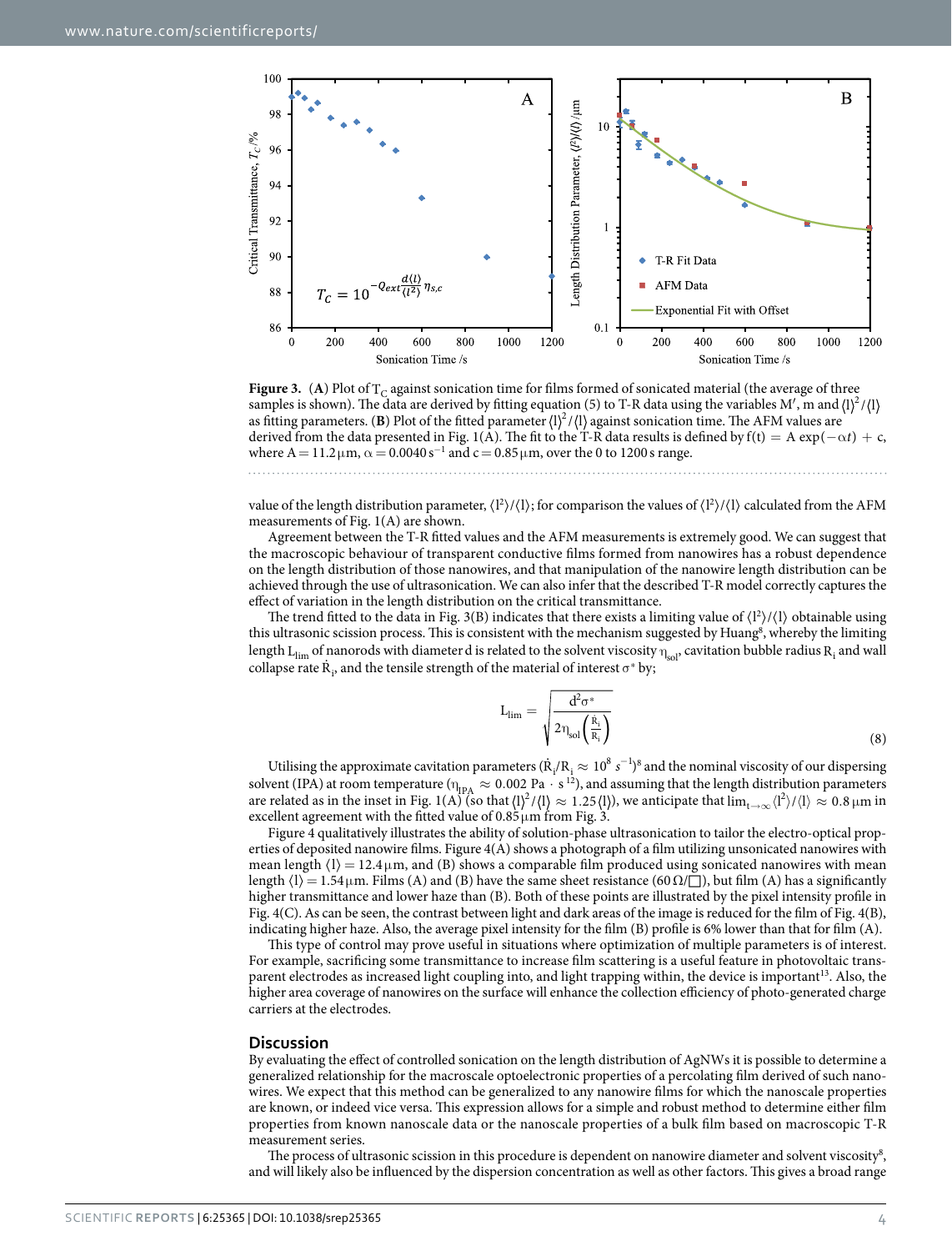<span id="page-5-5"></span><span id="page-5-4"></span><span id="page-5-3"></span><span id="page-5-2"></span><span id="page-5-1"></span><span id="page-5-0"></span>

<span id="page-5-12"></span><span id="page-5-11"></span><span id="page-5-10"></span><span id="page-5-9"></span><span id="page-5-8"></span><span id="page-5-7"></span><span id="page-5-6"></span>**Figure 4.** (A,B) show photographic images of films sprayed using unsonicated ( $\langle 1 \rangle = 12.4 \pm 0.1 \,\mu$ m,  $\sigma = 4.5 \pm 0.1 \,\mu$ m) and sonicated  $(\langle 1 \rangle = 1.54 \pm 0.1 \,\mu$ m,  $\sigma = 0.89 \pm 0.03 \,\mu$ m) nanowires respectively, with a sheet resistance of approximately 60 Ω/□ . (**C**) plots the pixel intensities along the line section (green line) shown in Fig.  $4(B)$  for both images (A,B), extracted using ImageJ<sup>[16](#page-5-12)</sup>. Pixel intensities are integers on the range [0,255] representing the equivalent grayscale value at each pixel. (**D**,**E**) show representative AFM topography for the films  $(A,B)$  respectively; the scale bars are  $5 \mu m$ .

of control parameters for optimization of ilm materials, complementing the use of hybrid-type ilms in transpar-ent electrode applications<sup>[14,](#page-5-10)[15](#page-5-11)</sup>.

#### **Methods**

**silver nanowire dispersion and ultrasonication.** AgNW dispersions were purchased from a commercial supplier, with an as-received silver concentration in the range of 1–5 mg/mL. he material is used as-received and diluted in IPA at a mass ratio of 0.75:10. Diluted AgNW dispersions were ultrasonicated using a Fisher Scientific FB15051 (nominal ~300 W output) ultrasonic bath in ice. After sonication three drops of the dispersion were spin coated onto microscope cover slips at 3000 rpm for 20 s each. These samples were used to obtain AFM length distribution measurements.

**Spray deposition and sheet resistance measurements.** Diluted AgNW dispersions were deposited on glass microscope slides using a consumer airbrush with a commercial air compressor (Impax IM200-12) set to a back pressure of 5 bar. Parallel bar electrodes were added to the substrates using silver paint (Agar Scientiic G3790) and two-point resistance measurements taken using a Keithley 2400 Sourcemeter.

**UV-Visible spectrophotometry.** UV-Visible spectrophotometry measurements were made using both a Campsec M350 dual beam spectrophotometer and a Shimadzu UV2501PC dual beam spectrophotometer. Measurements were taken of each substrate prior to film deposition.

**Atomic force microscopy.** AFM measurements were performed on an NT-MDT microscope in semi-contact mode using tips with a resonant frequency between 200 and 300 kHz. For length distribution measurements, three  $100 \times 100 \mu m$  fields were taken for each sample, with the AgNW lengths measured using image analysis software (ImageJ<sup>[16](#page-5-12)</sup>).